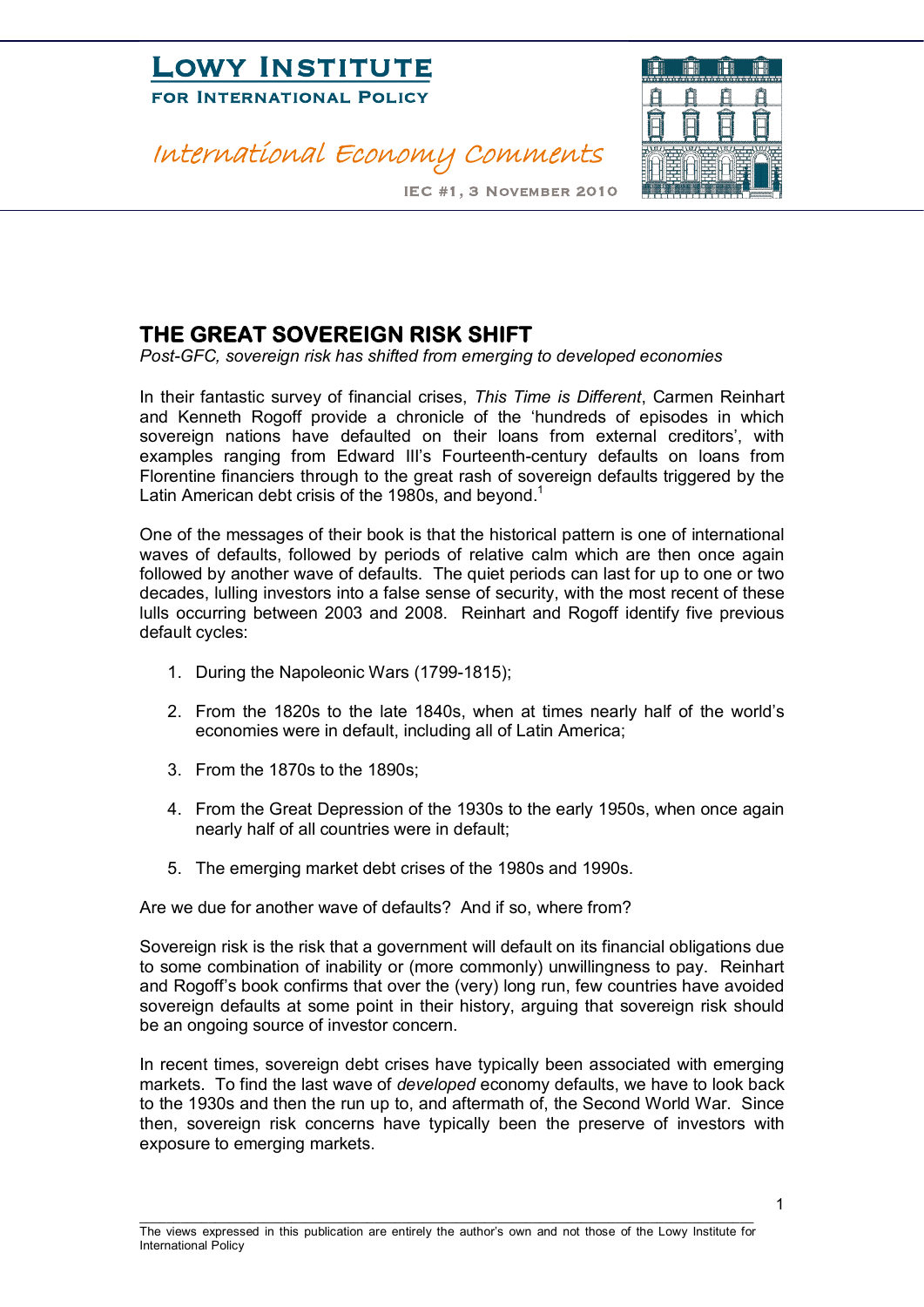## **LOWI INSTITUTE**<br>FOR INTERNATIONAL POLICY FOR INTERNATIONAL POLICE

#### International Economy Comments



IEC #1, 3 November 2010

The global financial crisis has now challenged this presumption, however, and done so in a rather dramatic way. Our post-GFC world economy has generated a large gap between the fiscal and debt performance of developed and developing economies, in favour of the latter:

- According to the IMF, the financial crisis saw the general government fiscal position in advanced economies worsen by almost eight percent of GDP between 2007 and 2009, moving from an average fiscal deficit of about 1 percent of GDP to a shortfall of almost 9 percent of GDP over the period.<sup>2</sup>
- The comparable fiscal deterioration in emerging and developing economies over the same span was both smaller (about 5 percent of GDP) and occurred from a relatively stronger starting position (a modest surplus of about  $\frac{1}{2}$ percent of GDP).
- At the same time, the crisis has seen the stock of advanced country public debt increase by about 17 percent of GDP, rising from about 73 percent of GDP in 2007 to 90 percent of GDP in 2009.
- Once again, emerging and developing economies have done better, with an increase in public debt of only around 1½ percent of GDP, from less than 36 percent of GDP in 2007 to around 37 percent of GDP by 2009.



Source: Figure 1.12 in International Monetary Fund (IMF), *World Economic Outlook: Recovery, risk and rebalancing* (2010).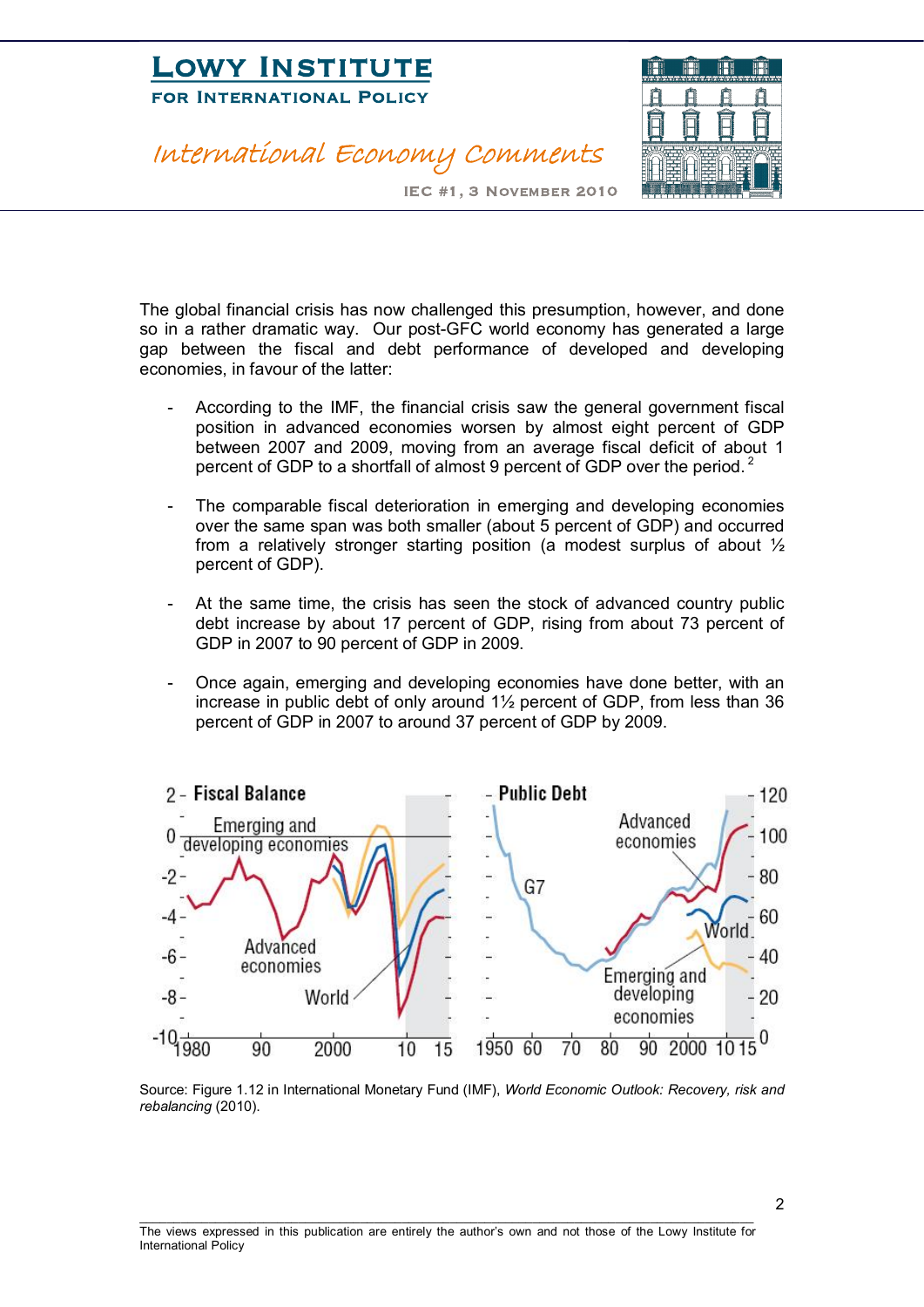## **LOWI INSTITUTE**<br>FOR INTERNATIONAL POLICY FOR INTERNATIONAL POLICE

#### International Economy Comments



Figure 1.27b. Government Debt and Growth Differential

IEC #1, 3 November 2010

What's more, while the Fund thinks that the debt burden of the developed world will continue to deteriorate, reaching 106 percent of GDP by 2015, it also reckons that emerging and developing economies will see *their* ratio of public debt to GDP back down at about 33 percent by the same year.

These diverging developments in debt and deficits have been reflected in sovereign ratings. The latest IMF *Global Financial Stability Report* points out that there has been a decoupling in rating changes for advanced and emerging sovereigns in favour of the latter. $3$  So while developed country sovereigns have experienced some 25 downgrades since early 2008, emerging market sovereigns have so far seen 21 upgrades during this year.



Figure 1.27a. Sovereign Ratings

# Source: Figures 1.27a and 1.27b in International Monetary Fund (IMF), *Global Financial Stability Report:*

*Sovereigns, funding and systemic liquidity* (2010).

Since most forecasts assume both a continued gap in growth performance between the developed and developing world and a gap in debt burdens, one notable consequence of the recent global financial crisis has been a major reversal in the relative sovereign risk profiles of the developed and developing economies.

What are the implications of such a shift? Well, for developed economies facing lower credit ratings, it implies an increase in the future cost of funding (something which will itself contribute to a worsening of debt-growth dynamics) to compensate investors for the increase in sovereign risk. For emerging markets, it suggests a further dose of capital inflows as investors rebalance their portfolios to take into account the new pattern of risk and reward. Moreover, to the extent that these

\_\_\_\_\_\_\_\_\_\_\_\_\_\_\_\_\_\_\_\_\_\_\_\_\_\_\_\_\_\_\_\_\_\_\_\_\_\_\_\_\_\_\_\_\_\_\_\_\_\_\_\_\_\_\_\_\_\_\_\_\_\_\_\_\_\_\_\_\_\_\_\_\_\_\_\_\_\_\_\_\_\_\_\_\_\_\_\_\_ The views expressed in this publication are entirely the author's own and not those of the Lowy Institute for International Policy